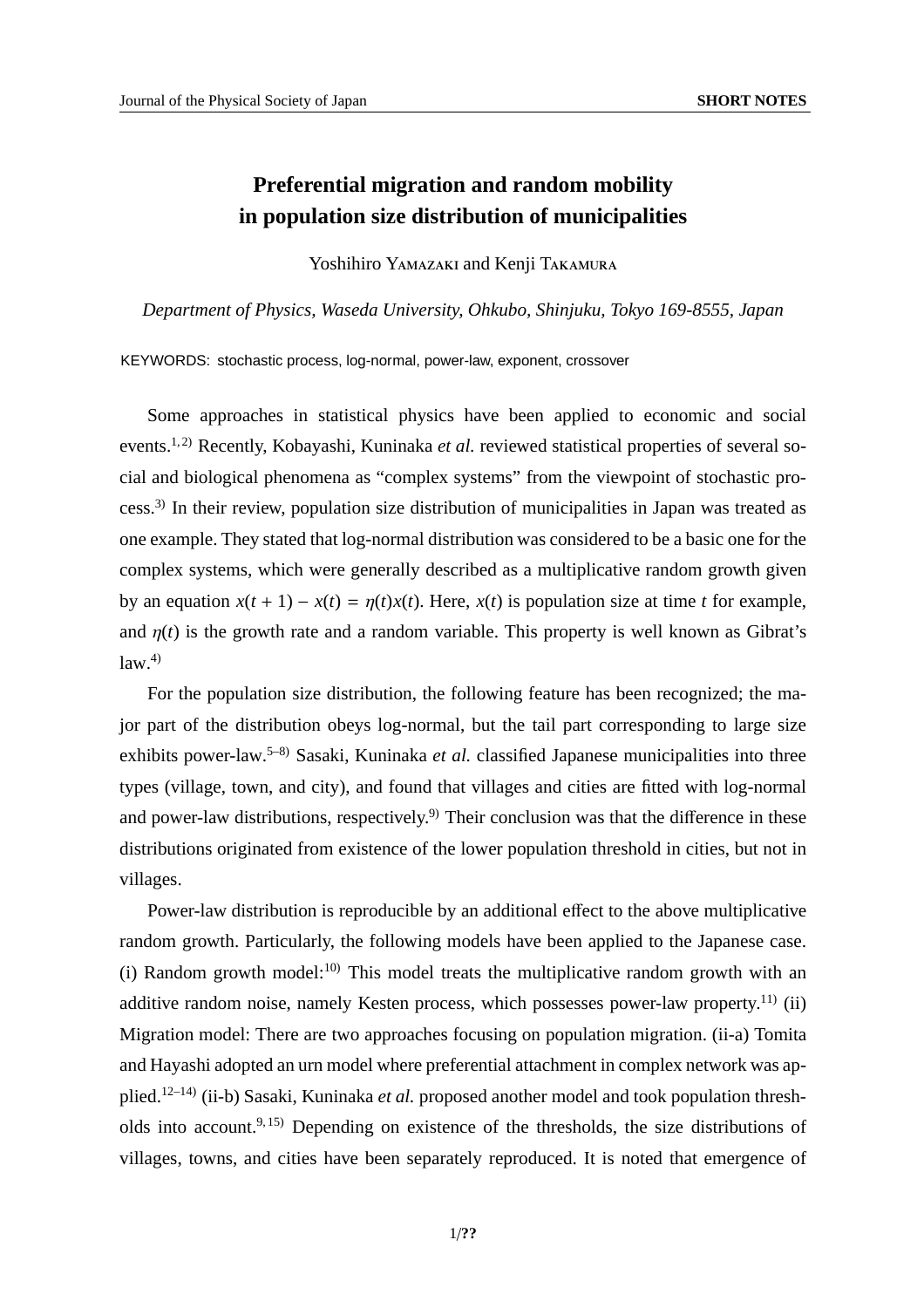power-law due to a threshold has been already reported in fragmentation process.<sup>16, 17)</sup>

In this short note, we review the model (ii-b) with modification by focusing on preferential migration effect, which is a different viewpoint from refs. 9,15. Now, *N* sites representing each municipality are prepared. Time evolution of  $x_i(t)$ , the size of *j*-th site, is described by

$$
x_j(t+1) - x_j(t) = \sum_{k=1}^{N} M_{jk}(t, p) x_k(t) , \qquad (1)
$$

 $(j, k = 1, \dots, N)$ . Components of the matrix  $M(t, p)$  are  $-\mu_j$  for  $(j, j)$ ,  $+\mu_j$  for  $(\xi_j(p), j)$ , and 0 for others. Here,  $\mu_j$  is positive and given as a uniform random value between 0 and  $m \ll 1$ ) for *j*-th site at each time.  $\xi_i(p)$  is the site number selected by the following rule; (a) Separate all sites except for the *j*-th site into two groups A and B in which a site has larger and smaller (or equal) populations than  $x_j$ , respectively. (b) Select the group A with the probability  $\frac{1}{2}$ 2  $(1 + p)$ and B with  $\frac{1}{2}$  $\frac{1}{2}(1-p)$ , where  $-1 \le p \le +1$ . (c)  $\xi_j(p)$  is chosen with equal probability from the group selected in (b). It is noted that for the top site having the largest size, no migration occurs if the group A is selected. And vice versa for the bottom site having the smallest size. The difference from the approach of Sasaki, Kuninaka *et al.* is that we do not introduce any thresholds.

In calculation of eq.(1), we set  $N = 100$ , and  $x_i(0) = 1$  for all *j* as the initial condition. For each *m* and *p*, the results were averaged over 100 samples.  $10^5$  iterations of eq.(1) were executed, and the averaged distributions became steady. Figure 1 shows the averaged cumulative distribution function of  $\{x_i\}$  represented by  $F(x)$ . These distributions can be fitted as log-normal distribution for  $x \leq x^*$  and power-law distribution ( $\sim x^{-\beta}$ ) for  $x \geq x^*$ , except for the top site. Here,  $x^*$  shows the crossover size. The variations of  $\beta$  and  $F(x^*)$  are roughly depicted in Fig.2 as functions of *m* and *p*. It is found that the exponent  $\beta$  decreases by increase of *m* and *p*, and that  $F(x^*)$  decreases as *m* increases and *p* decreases. These monotonic dependencies suggest one to one correspondence between  $(\beta, F(x^*))$  and  $(m, p)$ .

We note that *p* has the meaning of *preference strength*. For positive *p*, population in a site has a tendency to move to a larger site. And basically, this model has the following feature: the larger a site is, the larger population in migration is. Therefore, enhancement of preferential migration, which is a similar effect to the preferential attachment in refs. 12-14, is realized, and the power-law region becomes wide. Here, it is found that the size of the top site becomes larger than that estimated from the power-law fitting (see Fig. 1 for reference). This is because there is no larger site than the top site, and population migration is limited to a smaller site. In spite of that, the probability to move a smaller site becomes small for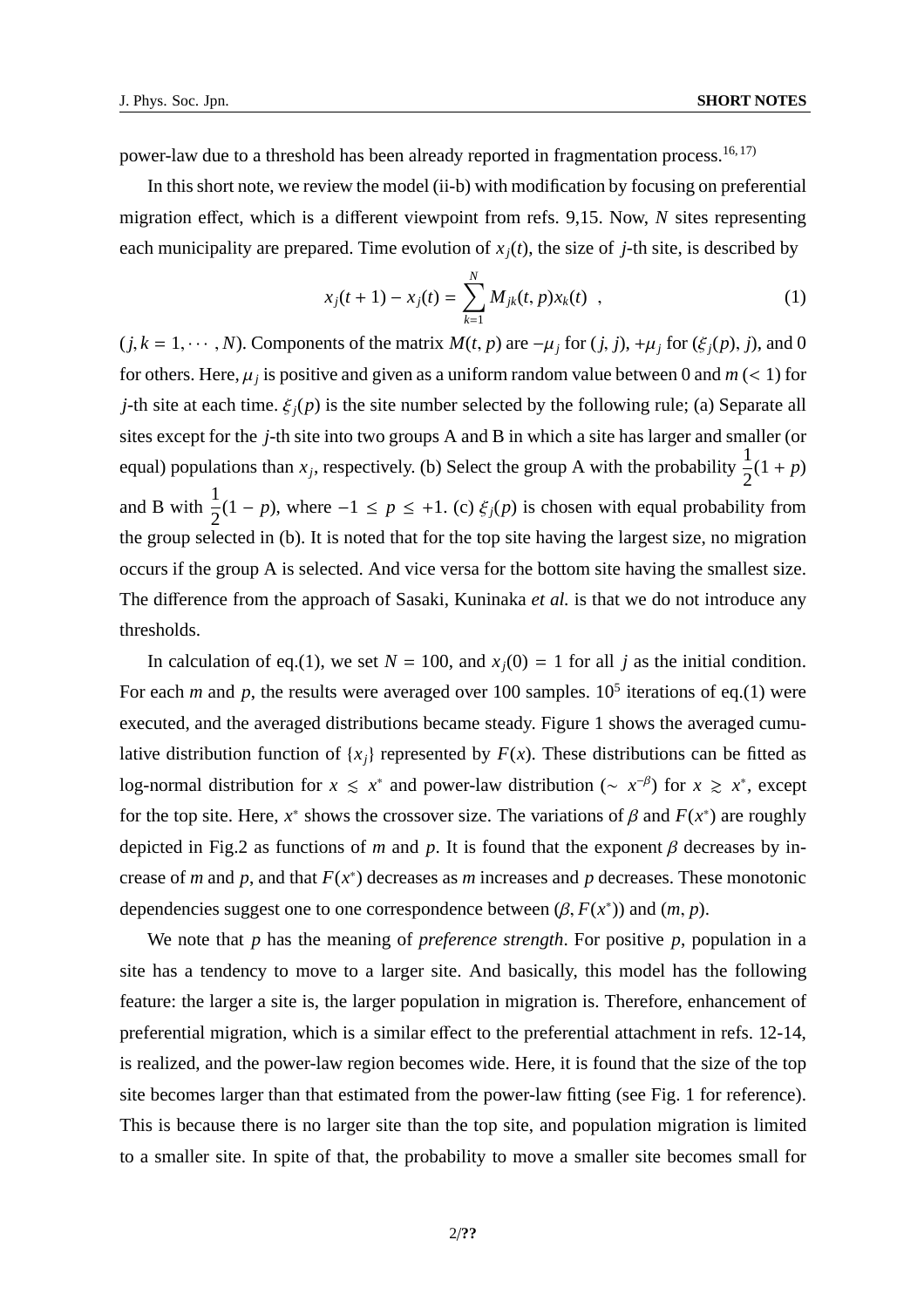$p > 0$ . Then, population migration from the top site hardly occurs. The similar tendency for the top site can be confirmed in the real data: New York in USA  $(2000)^6$  and Tokyo in Japan  $(2010)$ <sup>18)</sup> When *p* is negative, on the other hand, population in a site tends to move to a smaller site, and the difference in population among the sites becomes small. This effect means averaging of population size. We also note that *m* determines population *mobility*. High mobility corresponds to large *m*, namely strong multiplicative noise, which gives rise to domination of log-normality in the distribution. Figure 2 supports this interpretation.

In conclusion, the statistical properties in population size distribution of municipalities can be qualitatively explained by the model (ii-b) without thresholds. The essential point is the two competitive effects: preferential migration and random mobility. The model is able to express not only positive preferential migration, but also negative one, namely averaging migration. And the model gives connection between the statistical values  $(\beta, F(x^*))$  obtained from the distribution and the values (*m*, *p*) which characterize the above two migration effects in the population dynamics.

The authors thank Prof. Mitsugu Matsushita for fruitful comments.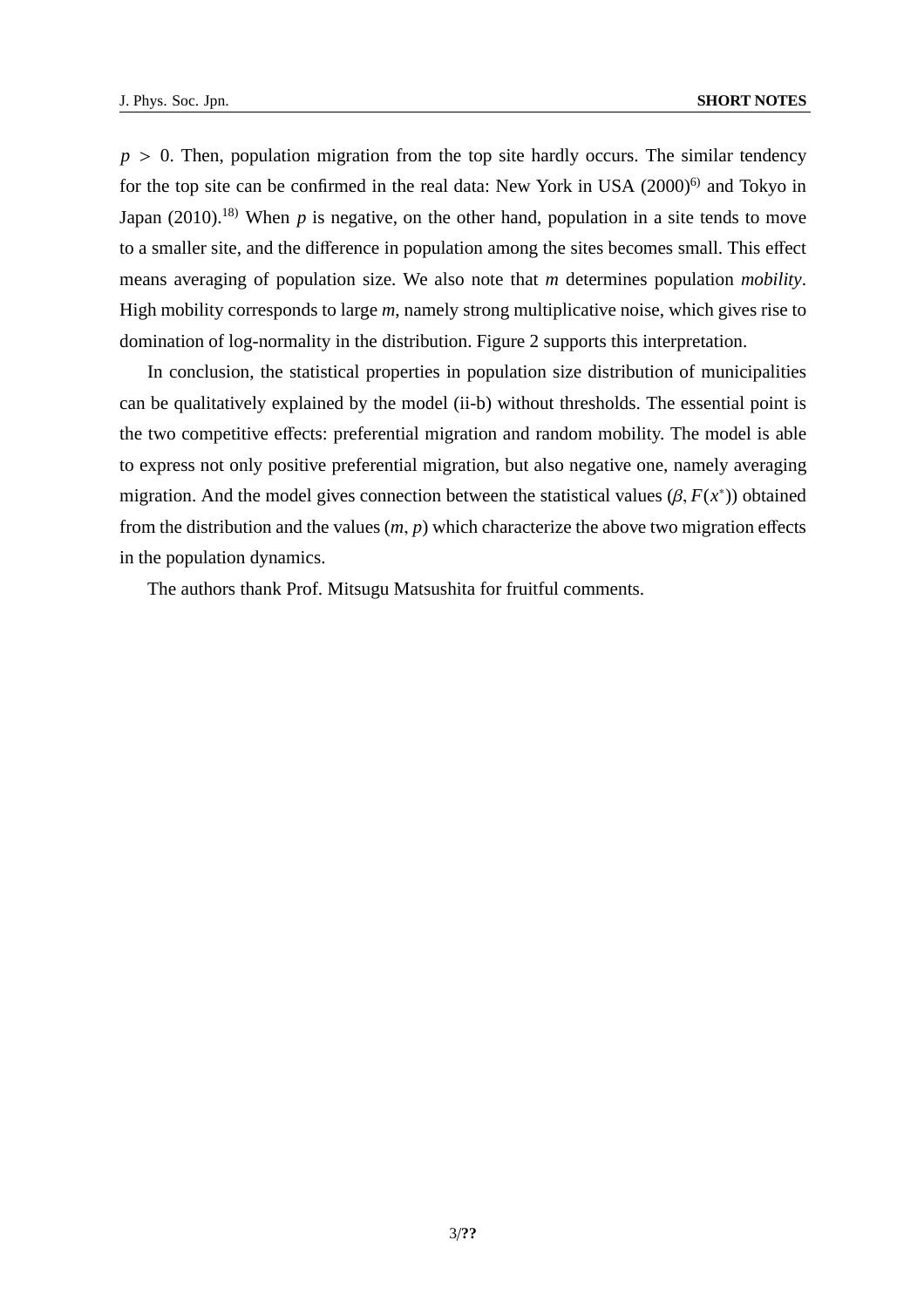## **References**

- 1) B. K. Chakrabarti, A. Chakraborti, and A. Chatterjee: *Econophysics and sociophysics* (Wiley-VCH, Weinheim, 2006).
- 2) C. Castellano, S. Fortunato, and V. Loreto: Rev. Mod. Phys. **81** (2009) 591.
- 3) N. Kobayashi, H. Kuninaka, J. Wakita, and M. Matsushita: J. Phys. Soc. Jpn. **80** (2011) 072001.
- 4) J. Sutton: Journal of Economic Literature **35** (1997) 40.
- 5) J. Eeckhout: The American Economic Review, **94** (2004) 1429.
- 6) M. Levy: The American Economic Review, **99** (2009) 1672.
- 7) J. Eeckhout: The American Economic Review, **99** (2009) 1676.
- 8) Z. Fang, J. Wang, B. Liu, and W. Gong: *Handbook of Optimization in Complex Networks* (ed. M. T. Thai and P. M. Pardalos, Springer, 2012) 55.
- 9) Y. Sasaki, H. Kuninaka, N. Kobayashi, and M. Matsushita: J. Phys. Soc. Jpn. **76** (2007) 074801.
- 10) S. Tomita and Y. Hayashi: Physica A **387** (2008) 1345.
- 11) D. Sornette: *Critical Phenomena in Natural Sciences* (Springer Verlag, Berlin, 2004).
- 12) S. Tomita: Dr. thesis (JAIST, 2008) [in Japanese].
- 13) J. Ohkubo, M. Yasuda, and K. Tanaka: Physical Review E **72** (2005) 065104.
- 14) A. -L. Barab´asi, R. Albert: Science **286** (1999) 509.
- 15) H. Kuninaka and M. Matsushita: J. Phys. Soc. Jpn. **77** (2008) 114801.
- 16) M. Matsushita and K. Sumida: Bull. Facul. Sci. Eng. Chuo Univ. **31** (1988) 69.
- 17) K. Yamamoto and Y. Yamazaki: Physical Review E **85** (2012) 011145.
- 18) Home page of Statistics Bureau, Ministry of Internal Affairs and Communications, Japan (http://www.stat.go.jp/data/kokusei/2010/index.htm)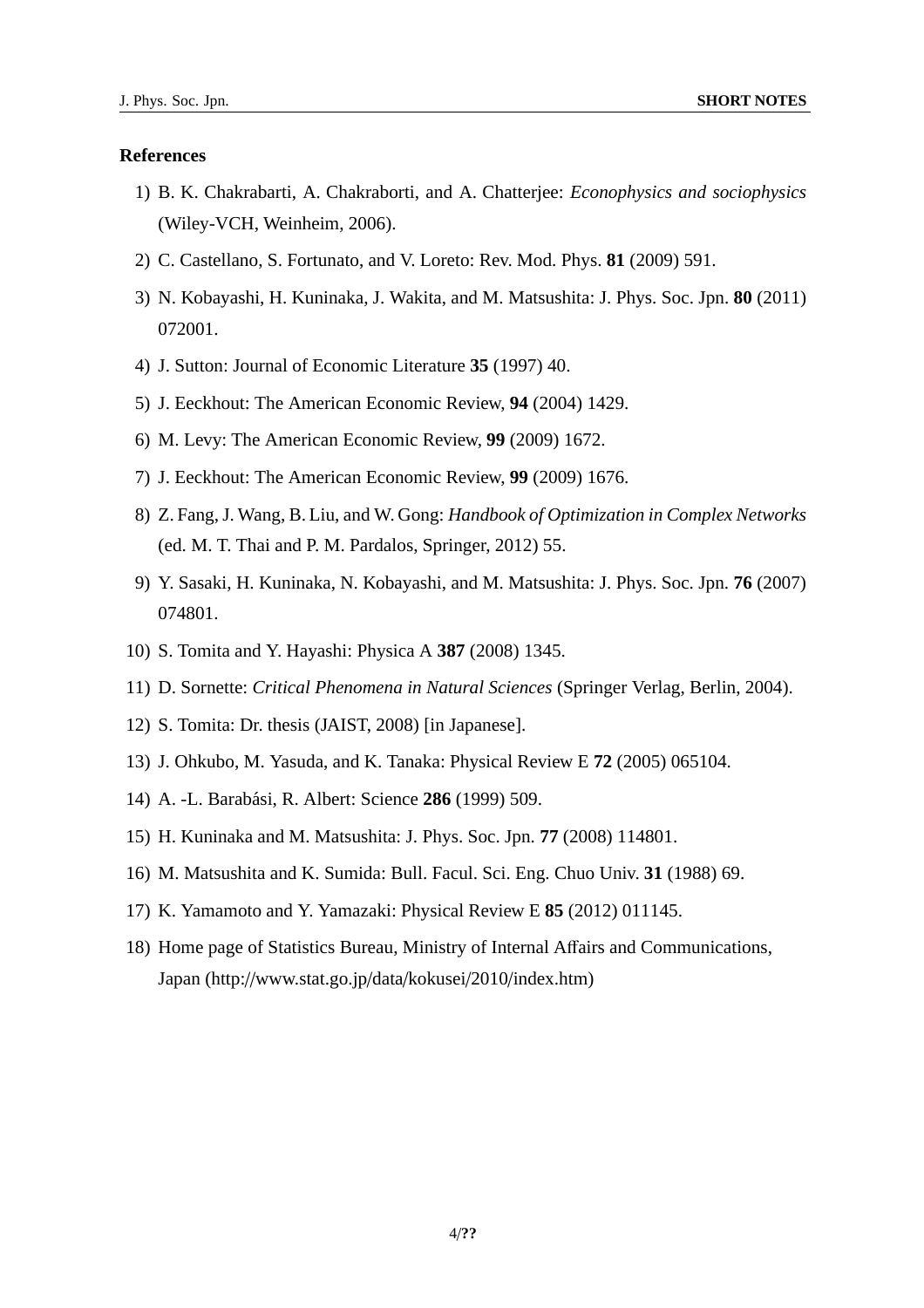

**Fig. 1.** (a) *p*-dependence and (b) *m*-dependence of the averaged cumulative distribution *F* as a function of population size *x* from eq.(1). The arrow near each plot points at  $F(x^*)$ .